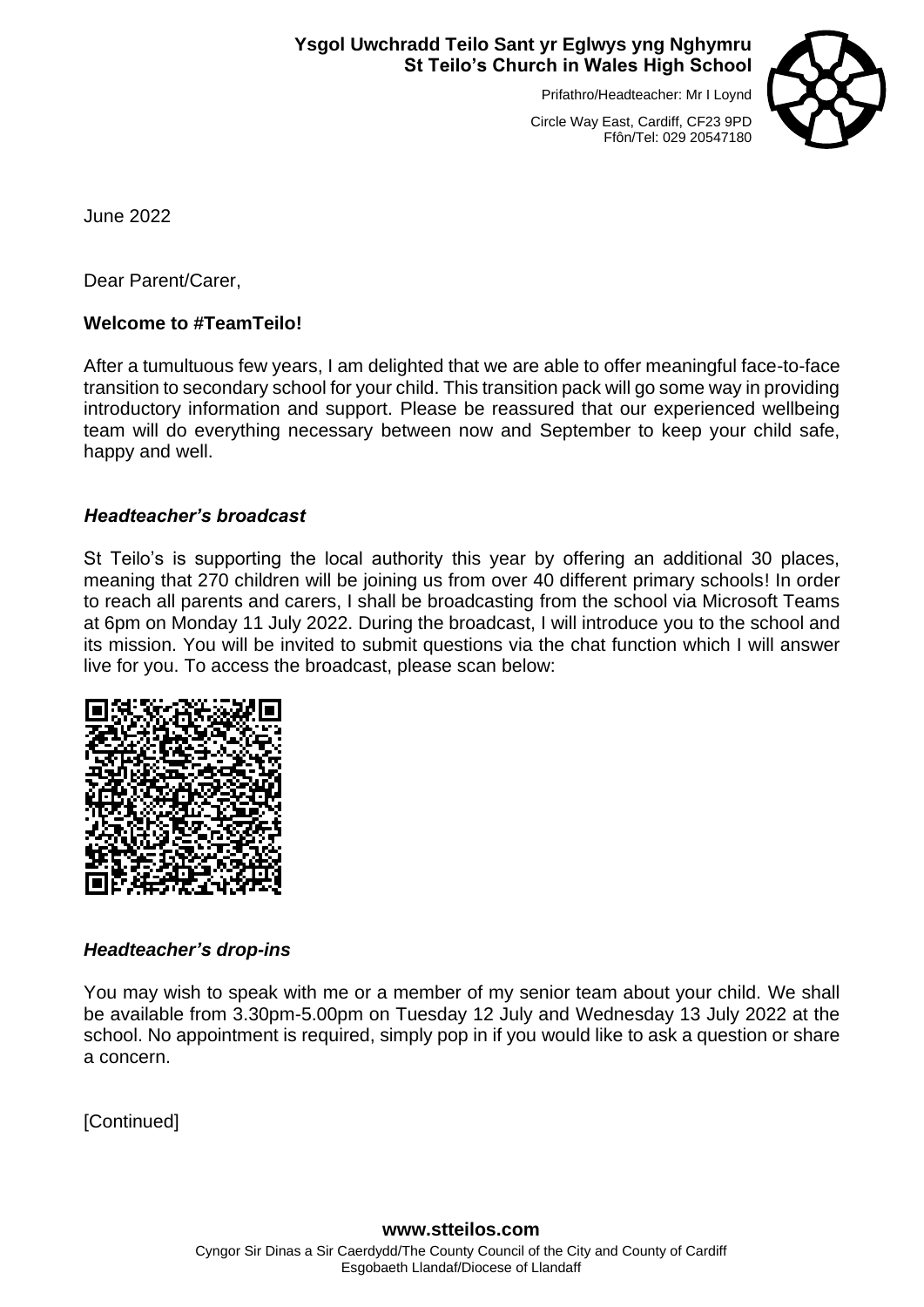# *Parent/Carer questionnaire*

We wish to get to know you and your child before September. The easiest way to tell us all about your child and family is to complete the parent/carer questionnaire. Some questions are a little sensitive however you are not obliged to answer them. We would encourage you to share as much information as possible so that we can plan support for your child in advance. To access the questionnaire, please scan below:



# *Transition days*

We will be welcoming all children to the school from 8.40am-3.00pm on both Tuesday 12 July and Wednesday 13 July 2022. Do not worry if your child is unable to attend on both days. I shall be giving an assembly on each morning and children will meet key staff including their new Achievement Leader, Mr Evans. We will offer a selection of lessons and undertake a short reading access test to help us put balanced classes together for September. Importantly, children will need to bring a packed lunch and drinking water with them on both days. An invitation for your child is included in this pack.

# *Pupil information form*

Please complete the enclosed pupil information form and tick to provide all necessary consent. Your child should bring the form with them on the transition day.

# *Frequently asked questions*

On the following pages, you'll read the answers to some frequently asked questions. However, you are also able to reach out to me with queries or concerns by email at **[headteacher@stteilos.com](mailto:headteacher@stteilos.com)**. You will also find copies to all links and transition documents at **[www.stteilos.com/news](http://www.stteilos.com/news)**.

I look forward to getting to know you and your child!

With every prayer and blessing.

Mr I Loynd Headteacher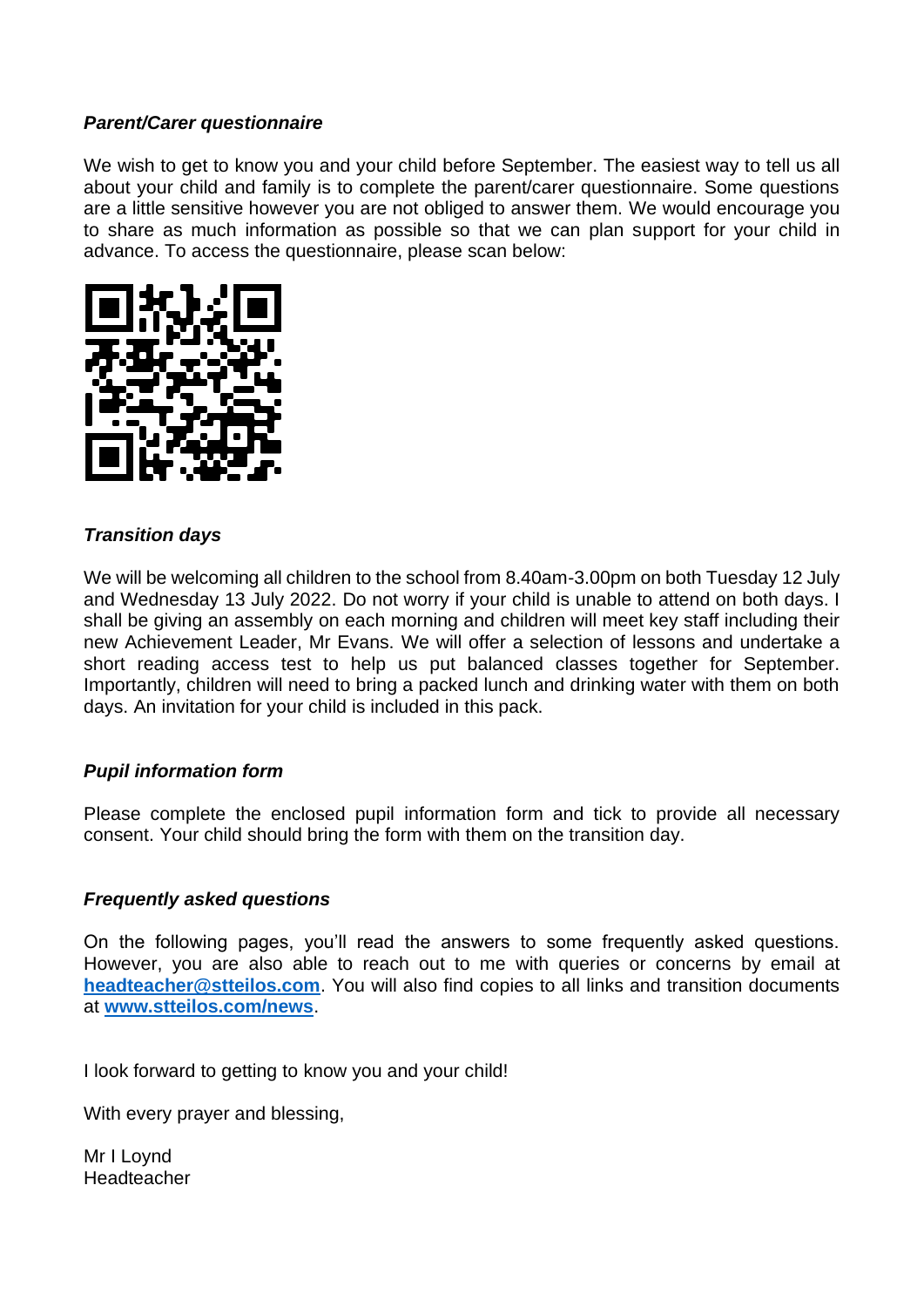# Frequently Asked Questions

# **When will my child begin secondary school?**

There will be an induction day exclusively for Year 7 on *Wednesday 7 September 2022* beginning at 8.40am. School commences for all other children the following day.

# **What is the structure of the school day?**

There will be a new structure in place following the pandemic. The day comprises five lessons, two breaks and a period of collective worship. Pupils should arrive on site by 8.30am ready for the first lesson at 8.40am. School finishes at 3.00pm.

# **What are the implications of COVID-19 for the next school year?**

All going well, there will be a return to operation 'as normal'. The full curriculum will run without modification.

# **Where will children play at break time?**

Year 7 will have access to their own zone and picnic site during breaks. This means that all play takes place in spaces reserved just for them.

# **What provision will there be for vulnerable children or children with additional learning needs?**

We operate a graduated response to match provision with pupil need. Our practice is personcentred, meaning we avoid a 'one size fits all' approach. Our wellbeing and inclusion teams oversee a range of interventions, therapies and nurture provision.

# **What equipment will my child need?**

Pupils will require the usual classroom equipment: a simple pencil case with pens, pencils, ruler and rubber. A scientific calculator for mathematics would be extremely useful, although we will always have spares available. Pupils must have a large enough school bag to house their equipment, books and packed lunch (if desired).

# **Will lockers be available?**

Lockers will be made available from the second week of term. A specific lock is required (we keep a copy of the key) and there is a small charge for this. We will advise your child of the requirements in September.